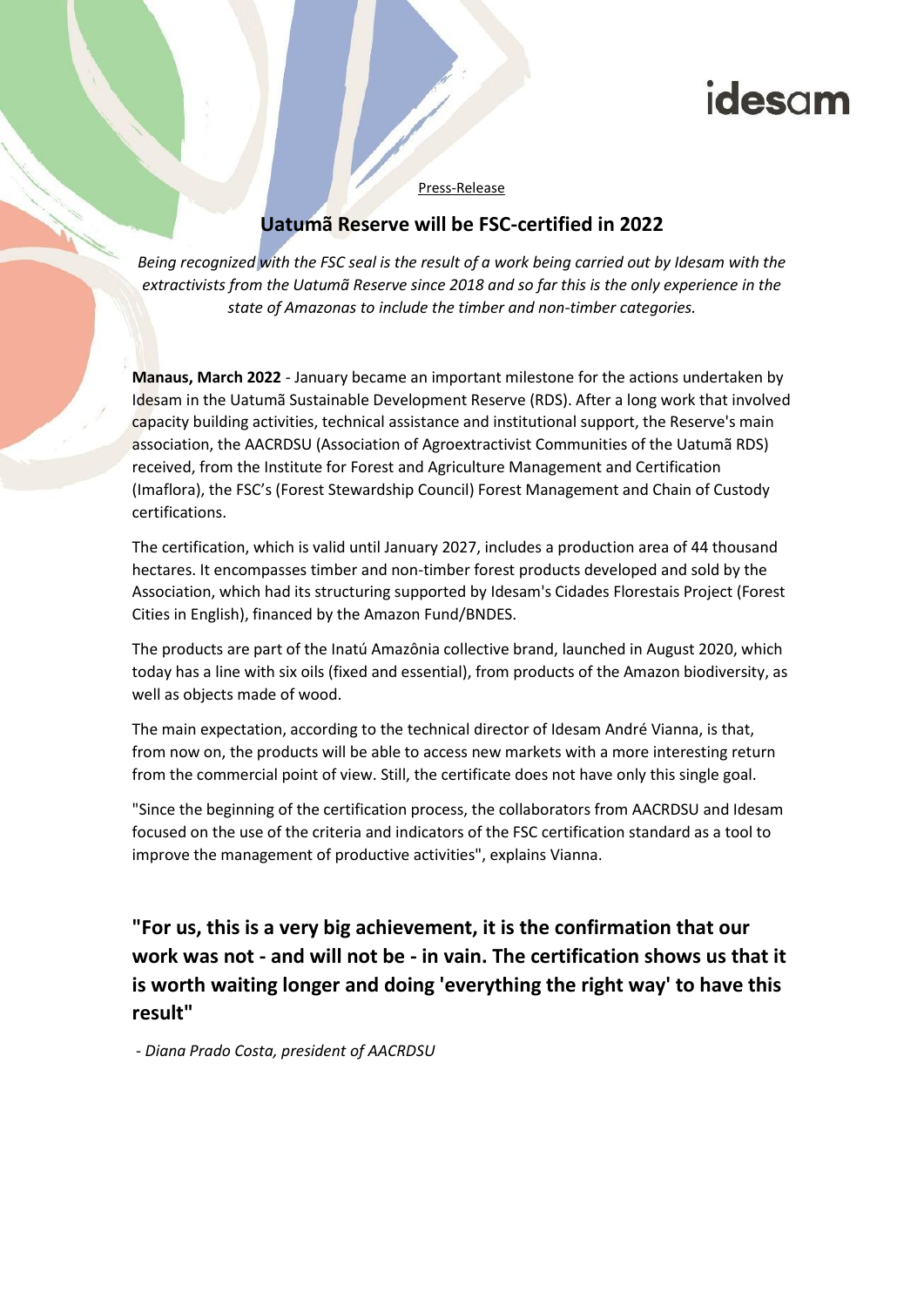For Vianna, the use of the FSC system allows the certificate holder to monitor its activities not only considering the quality of the operations, but also includes criteria such as: evaluation and mitigation of environmental and social impacts; safety and health aspects of the worker; among others.

According to FSC data, today, in the Amazon there are 7 certified Community Forestry Management plans, being the Uatumã plan the only one that contemplates both categories, timber and non-timber (such as resins, oils and fruits). In the Amazon, until then, only the community Vila Céu do Mapiá, located in the Purus National Forest, had obtained the timber seal for communities.

"In recent years we have seen, besides a greater participation of small and medium-sized producers in the FSC system, a diversification of certifications that goes beyond timber. The story of the Uatumã association clearly exemplifies this trend and represents a paradigm shift the forest in all its potential and the appreciation of the people who live and survive on it", celebrates Daniela Vilela, Executive Director of FSC Brazil.

In the eyes of Bruno Castro (Imaflora's certification coordinator), certifying the Association means contributing to the development of community forest management in the state, increasing the conditions for forest management to keep being a vector for territorial development, improving people's quality of life and valuing the standing forest.

## **"It means expanding the access to products from sociobiodiversity with the FSC certification label, what means, products with responsible origin and managed with good environmental, social and economic practices"**

*- Bruno Castro, Imaflora's certification coordinator*

To obtain the certification, Idesam held different courses to train the managers, both in technical, safety, and management aspects. Idesam's technicians also monitor the field actions and develop the necessary improvements with the managers.

In addition, the Amazon Fund financing allowed the project to hire consultants to build the management system now used by the AACRDSU Collaborators Group, and also allowed for the entire forest auditing process.

The effort was worth it. Castro lists a number of benefits that can be obtained by the Association. The first of these is the use of certification itself as an important business management tool: "The association can develop and improve the organization of its relevant documentation, the definition of important activities for the success of the management, the elaboration of management plans according to the local reality, the elaboration of internal procedures and protocols, among other points."

In addition to a series of improvements in social organization, management practices, and workers' health and safety conditions, the auditor also highlights traceability as one of the

Rua Barão do Solimões, 12<br>Cj. Pq. das Laranjeiras - Flores<br>69058-250 - Manaus - AM - Brasil desamoidesam.org.br

'